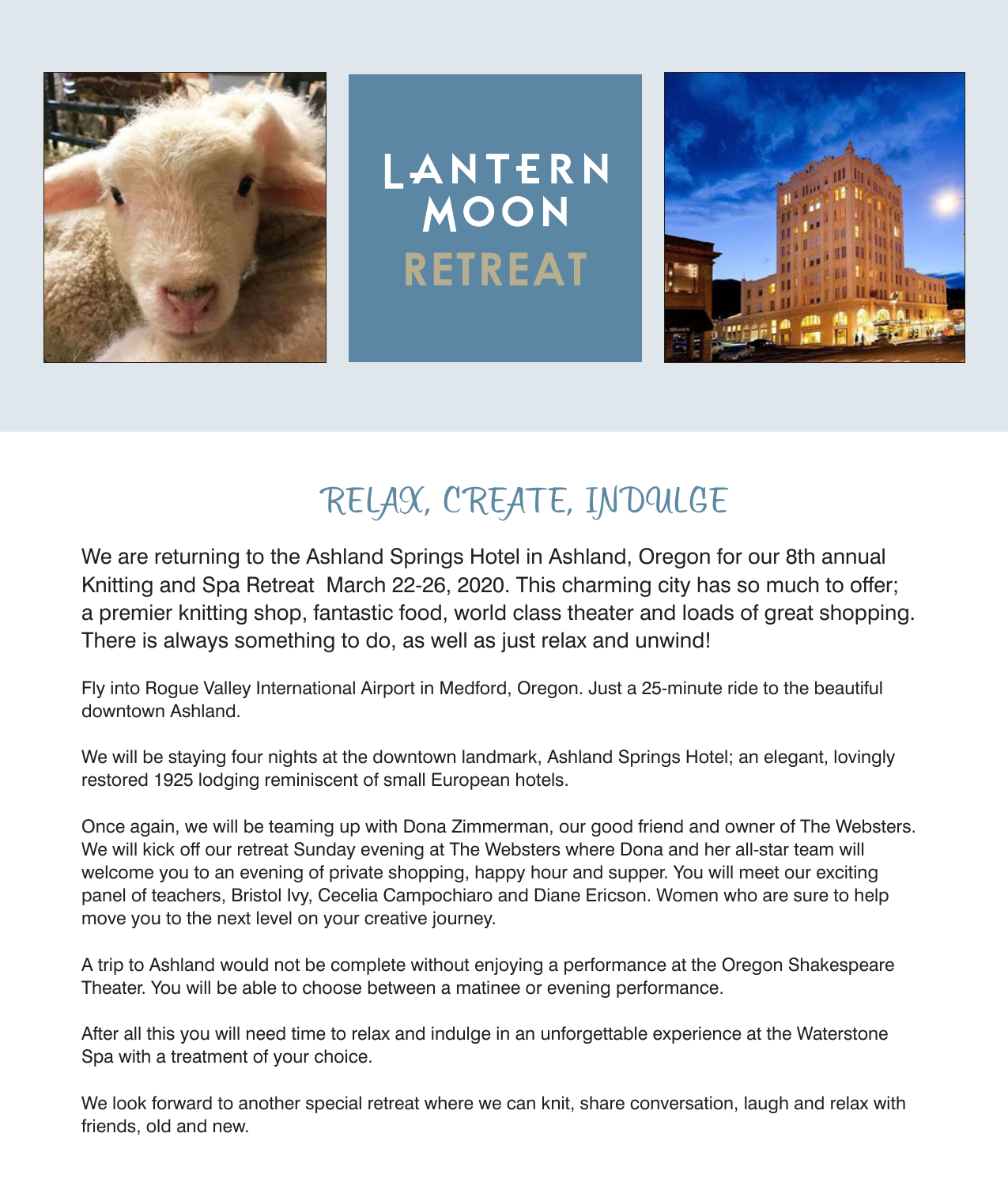





## Schedule of Events

### Sunday

| $3:00 - 4:00$ | Check-in - Ashland Springs Hotel |
|---------------|----------------------------------|
| $5:00 - 6:30$ | Welcome Reception & Private      |
|               | Shopping - The Web-sters         |
| $6:30 - 8:00$ | Dinner - The Web-sters           |

#### Monday

| <b>Breakfast</b>                                   |
|----------------------------------------------------|
| Class - Knits - Bristol Ivy -                      |
| Winterlong Cowl                                    |
| 9:30 - 12:30 Class - Purls - Cecelia Campochiaro - |
| Sequence Knitting Pt 1                             |
|                                                    |
| Class - Bonus - Sequence Knitting                  |
| <b>Extended</b>                                    |
| Free time - relax, knit, spa treatment             |
| Dinner - Hearsay                                   |
|                                                    |

### **Tuesday**

| 8:00 - 9:00 Breakfast<br>$12:45 - 1:30$<br>$6:00 - 7:30$<br>$8:00 - 10:30$ | 9:30 - 12:30 Class - Purls - Winterlong Cowl<br>9:30 - 12:30 Class - Knits - Sequence Knitting Pt 1<br>l unch<br>1:30 - 5:30 Free time - relax, knit, spa treatment<br>Dinner - BrickBoom<br>Oregon Shakespeare Theater -<br>Mid Summer |
|----------------------------------------------------------------------------|-----------------------------------------------------------------------------------------------------------------------------------------------------------------------------------------------------------------------------------------|
|                                                                            |                                                                                                                                                                                                                                         |

### Wednesday

| 8:00 - 9:00 Breakfast |                                       |
|-----------------------|---------------------------------------|
|                       |                                       |
|                       | -OR- Diane Erickson - Fabric Printing |
|                       | & Collage                             |
| $12:30 - 1:15$ lunch  |                                       |
| $1:30 - 5:00$         | Oregon Shakespeare Theater -          |
|                       | Peter & The Starcatcher               |
|                       | 6:00 - 9:00 Dinner - Cucina Biazzi    |
|                       |                                       |
| Thursday              |                                       |

8:00 - 9:30 Breakfast & farewell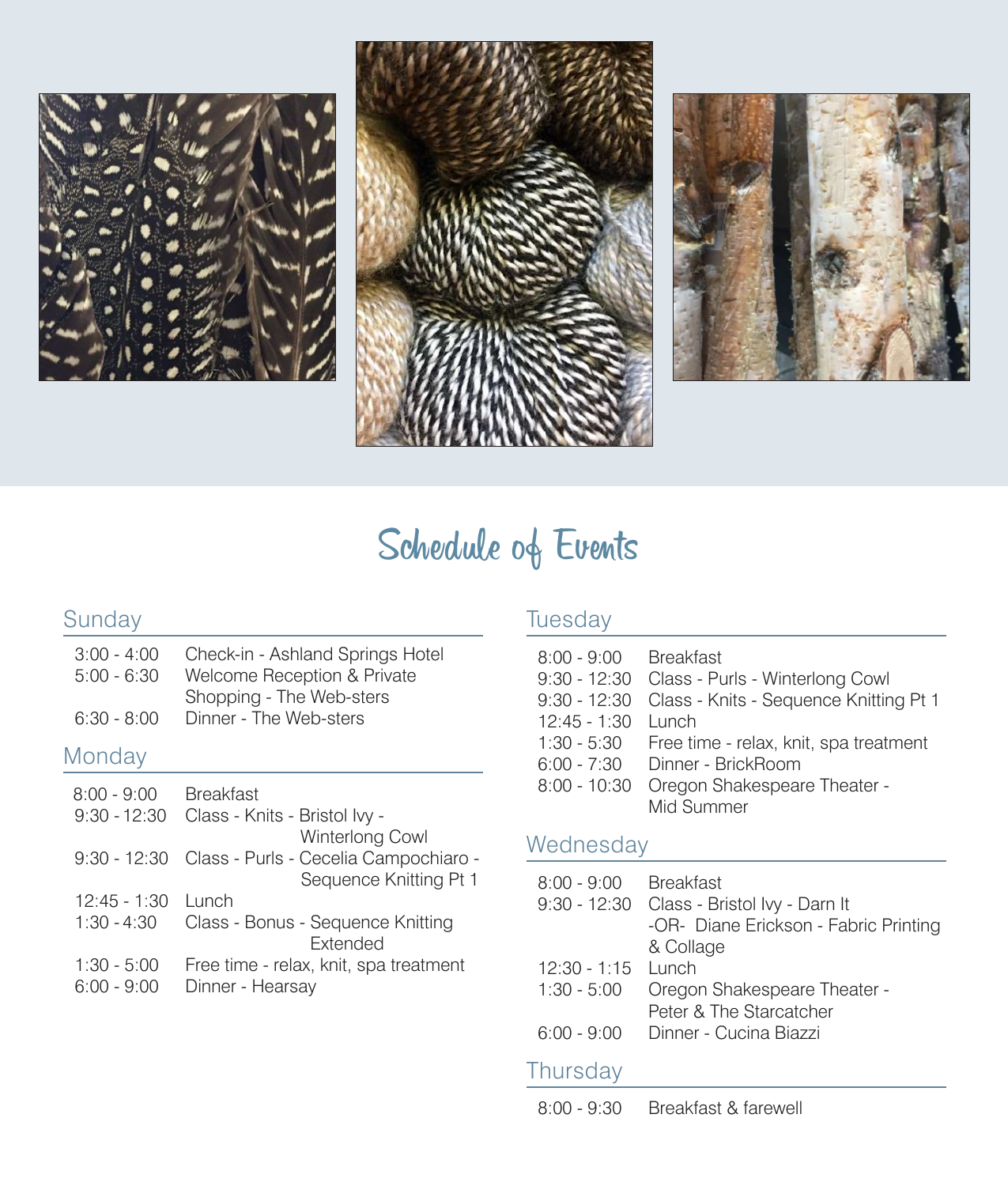

### BRISTOL IVY

Bristol Ivy is a knitting designer, teacher, and author from Portland, Maine. Her work has been published with PomPom Magazine, amirisu, Quince & Co., Making Magazine, and her own eponymous pattern line. She has taught at such events as Squam Art Workshops, Edinburgh Yarn Festival, and Vogue Knitting Live, as well as yarn shops worldwide. Her recent book, *Knitting Outside the Box* with PomPom Press, explores her lifelong commitment to breaking rules and finding beauty in unexpected places. When not knitting, she's sewing, running, watching far too many British murder mysteries, and baking a mean loaf of oatmeal honey bread. Find her online at bristolivy.com and on Instagram and Twitter as @bristolivy.

**Winterlong Cowl** – a warm, cozy bit of squishiness that employs some interesting techniques to create a flowing, organic shape. In this class, we'll explore the techniques necessary to create it, and discuss the rhythms and patterns inherent to the design that make it so addictive to knit.

**Darn It** – In this class, we'll discuss when bad things happen to good, well-loved knits, and how we can fix it. We'll discuss basic repair techniques, as well as yarn structure and picking yarn for projects to make our knits last as long as possible.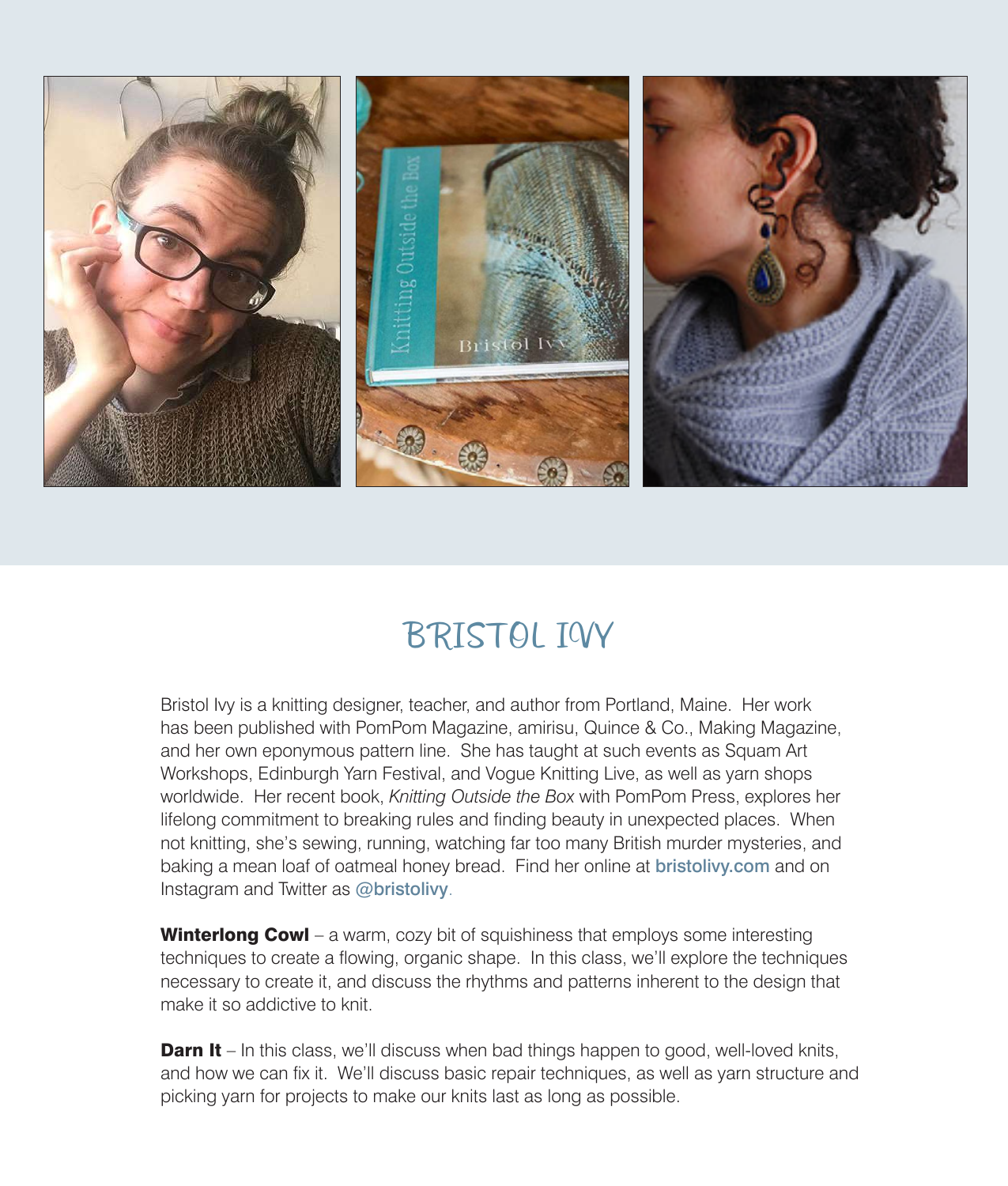

## CECELIA CAMPOCHIARO

Cecelia Campochiaro appeared on the knitting scene in 2015 with her debut book, *Sequence Knitting*. She lives in Silicon Valley, where for many years she developed specialized microscopes used in computer chip manufacturing. Textiles, photography and the arts have been a lifelong passion running in parallel with her technical life. In high school and college even though her main studies were in the sciences, she studied drawing, print making, ceramics, and photography. Knitting was a causal pastime until she had an ah-ha moment in 2010, and realized that textured fabrics could be created by the simple repetition of a sequence of stitches. This idea evolved into Sequence Knitting, which is a mindful approach to knitting that leads to textured reversible fabrics. Today she is fully dedicated to the fiber world and "unventing" new ways to make amazing knit fabrics.

**Introduction to Sequence Knitting** – Introduction to the idea of Sequence Knitting. Students will create swatches to get a feeling for the range of possibilities and understand how they can use sequence knitting in their own work.

**Fabulous Textures with the Serpentine Method**  $- A$  way to create beautiful, complex, all-over textured fabrics by just repeating a single sequence. Students will leave with several patterns to make their own scarf or shawl.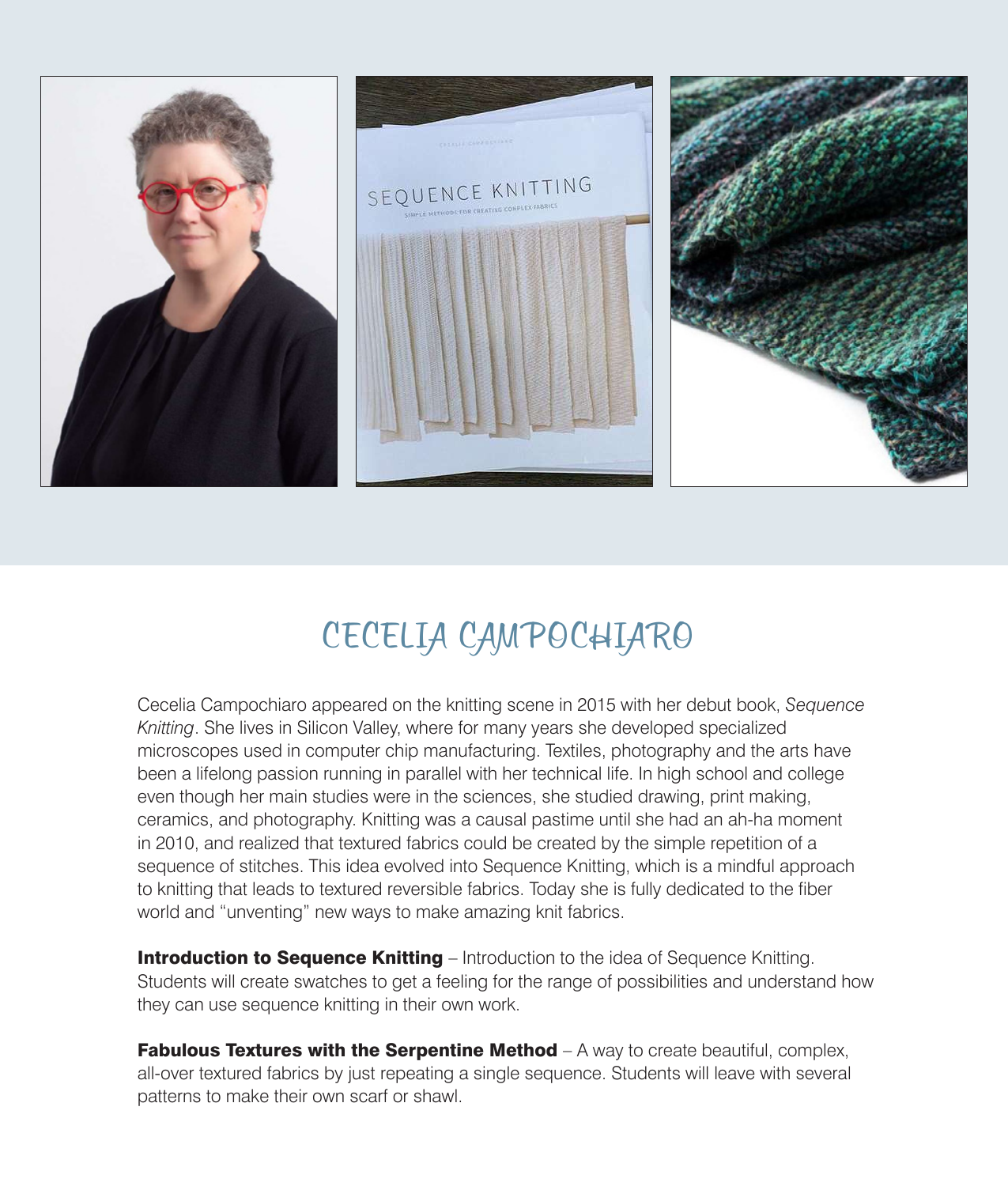

### DIANE ERICSON

Diane Ericson is an artist and designer living in Ashland, Oregon. In her 35 years of teaching, Diane has provided art and design classes for public schools and guilds, teacher training programs, art therapy workshops, creativity coaching and numerous retreats. She is the designer for ReVisions and Diane Ericson Design, a line of inventive Sewing Patterns & Stencils. As a contributor to various fiber publications including Vogue Pattern Magazine, Threads, Craft Stylish & Sew News, Diane enjoys playing in her studio, creating new designs and exploring inventive ways to inspire and celebrate creativity. Diane teaches workshops and retreats in various locations, and is a recognized motivational speaker and expert in the sewing field.

**Fabric Printing & Collage** – Do you secretly wonder if you can cut up a sweater and sew with it?! As you are knitting along…what other ideas might be lurking beyond those knitting needles? Do you wonder if you can make your knitting more personal?

The 3-hour session in my Ashland Studio will include Fabric Printing & Collage on YOUR knits, a powerpoint on how to grow your creative work…and some hands on sewing technique for bringing together various textile construction ieas with your love of knitting: From draping your knits and use single knits for bindings to cutting up the front of a sweater to add a new printed zipper, I'll have lots of samples and ideas to share with you. Come expand your creative thinking and open new directions in your work!